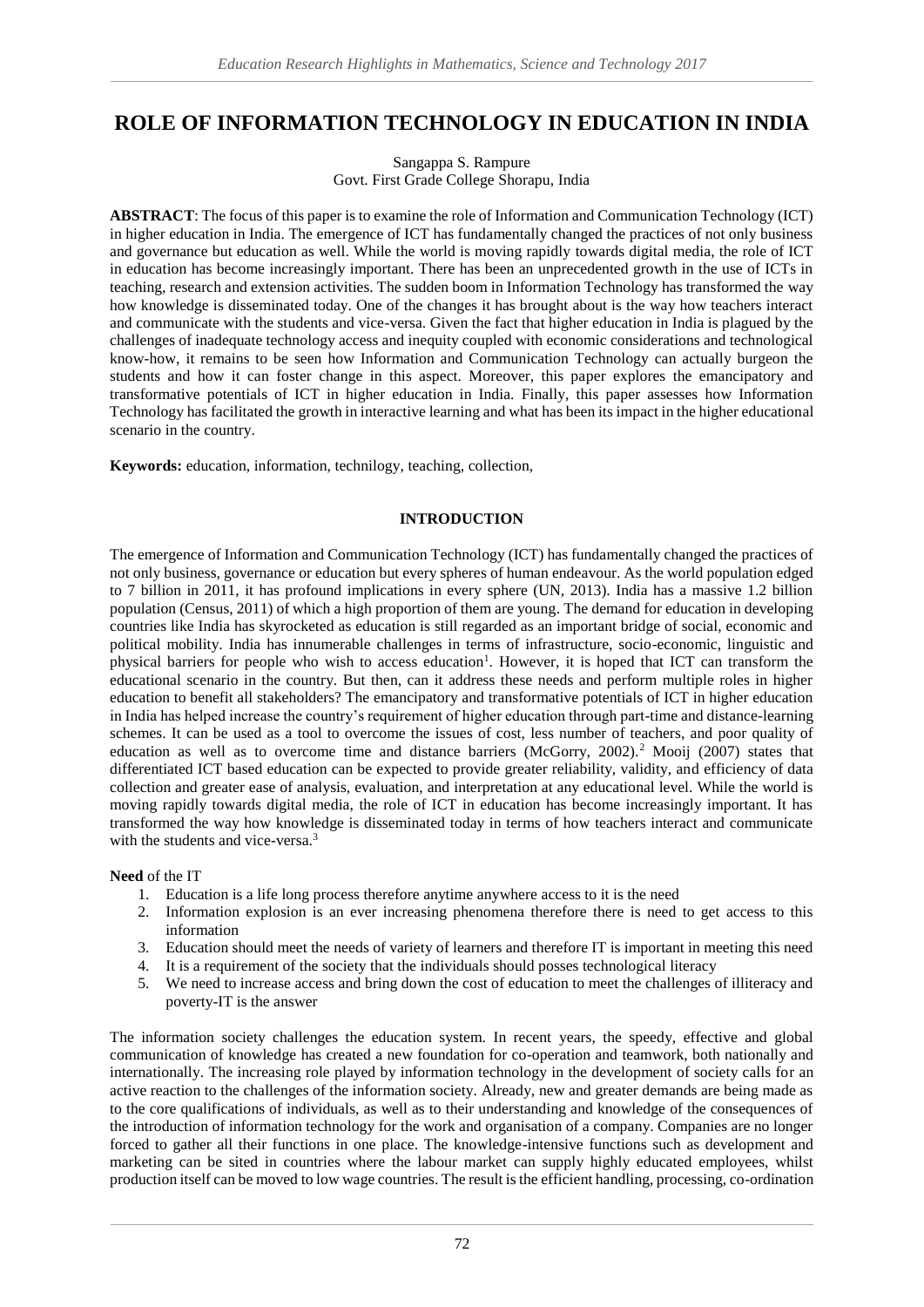and administration of company resources, which is decisive for the competitiveness of the company. In a society which is becoming increasingly dependent on information and the processing of knowledge, great demands are therefore made that the individual should have a solid and broad educational foundation on which to build. Educational policy in the information society must ensure that.<sup>4</sup>

| Table 1. Changes in Students and Teachers Roles in Learner-Centered Environments.                    |                                                                                         |  |  |
|------------------------------------------------------------------------------------------------------|-----------------------------------------------------------------------------------------|--|--|
| <b>Changes in Teacher Role</b>                                                                       |                                                                                         |  |  |
| A Shift from                                                                                         | A Shift to                                                                              |  |  |
| Knowledge transmitter, primary source<br>of information, content expert and source<br>of all answers | Learning facilitator, collaborator, coach,<br>mentor, knowledge navigator and colearner |  |  |
| Teacher controls and directs all aspects<br>of learning<br>Changes in Student Role                   | Teacher gives students more options and<br>responsibilities for their own learning      |  |  |
| A Shift from                                                                                         | A Shift to                                                                              |  |  |
| Passive recipient of information                                                                     | Active participant in the learning process                                              |  |  |
| Reproducing knowledge                                                                                | Producing and sharing knowledge,<br>participating at times as expert                    |  |  |
| Learning as a solitary activity                                                                      | Learning collaboratively with others                                                    |  |  |

Sources:(Table adapted from one developed by Newby et al.,2002)

## **Higher Education Scenario in India**

India has one of the largest higher education systems in the world consisting of over 651 universities according to UGC as on 2013. Besides there are 31,324 colleges of higher learning in the country as on August 2011 according to the Higher Education in the 12th Five-Year Plan Report (2012-17). The number of students enrolled in the universities and colleges has increased since independence to 13,642 million in the beginning of the academic year 2009-10 with 1,669 million (12.24%) in the university departments and 11.973 million (87.76%) in the affiliated colleges (MHRD, Annual Report, 2009-10). However, this growth in numbers does not reflect much improvement in the delivery of higher education in the country.<sup>5</sup>

|        | Table 2. Type-wise classification of Universities in India. |                           |                           |
|--------|-------------------------------------------------------------|---------------------------|---------------------------|
| Sl. No | <b>Type of Institution</b>                                  | <b>No. of Institution</b> | <b>No. of Institution</b> |
|        |                                                             | (as on 2006)              | (As on 2013)              |
| 01     | Central Universities                                        | 20                        | 44                        |
| 02     | <b>State Universities</b>                                   | 217                       | 310                       |
| 03     | Private Universities                                        | 8                         | 168                       |
| 04     | Institutions Deemed to be.                                  | 104                       | 129                       |
|        | Universities                                                |                           |                           |
| Total  |                                                             | 349                       | 651                       |

Table 2. Type-wise classification of Universities in India.

(Source: UGC excluding institutions of national importance)

The higher education system in India continues to suffer due to inadequate access to technology and inequity. However, the application of ICT in higher education has not only brought about diversification in higher education but has also fostered new avenues for international mobility of traditional and non-traditional students. While it is believed that ICT can transform the educational scenario in the country, it should address the needs and perform multiple roles in higher education to benefit all stakeholders. This sense of urgency and the continuous implementation of ICT in higher education have led many universities and colleges into a more action-oriented adaptation approach. It is observes that the focus is often more on the end product than on the premises and processes behind a well-functioning incorporation of ICT in teaching and learning.<sup>6</sup>

## **ICT application for quality improvement in formal and Non-formal education:**

ICT applications are becoming indispensable parts of contemporary culture, spreading across the globe through traditional and vocational education. In Indian scenario, mainly education system has three tiers primary (including nursery and preprimary), High school or secondary level (High and senior secondary levels) and the college or higher level (including college, university levels). In all these levels of education ICT can be utilized for better teaching learning process and improving quality of education. Using multimedia in education results in the increasing productivity and retention rates, because people remember 20% of what they see, 40% of what they see and hear, but about 75% of what they see and hear and do simultaneously. Interactive whiteboard helps teachers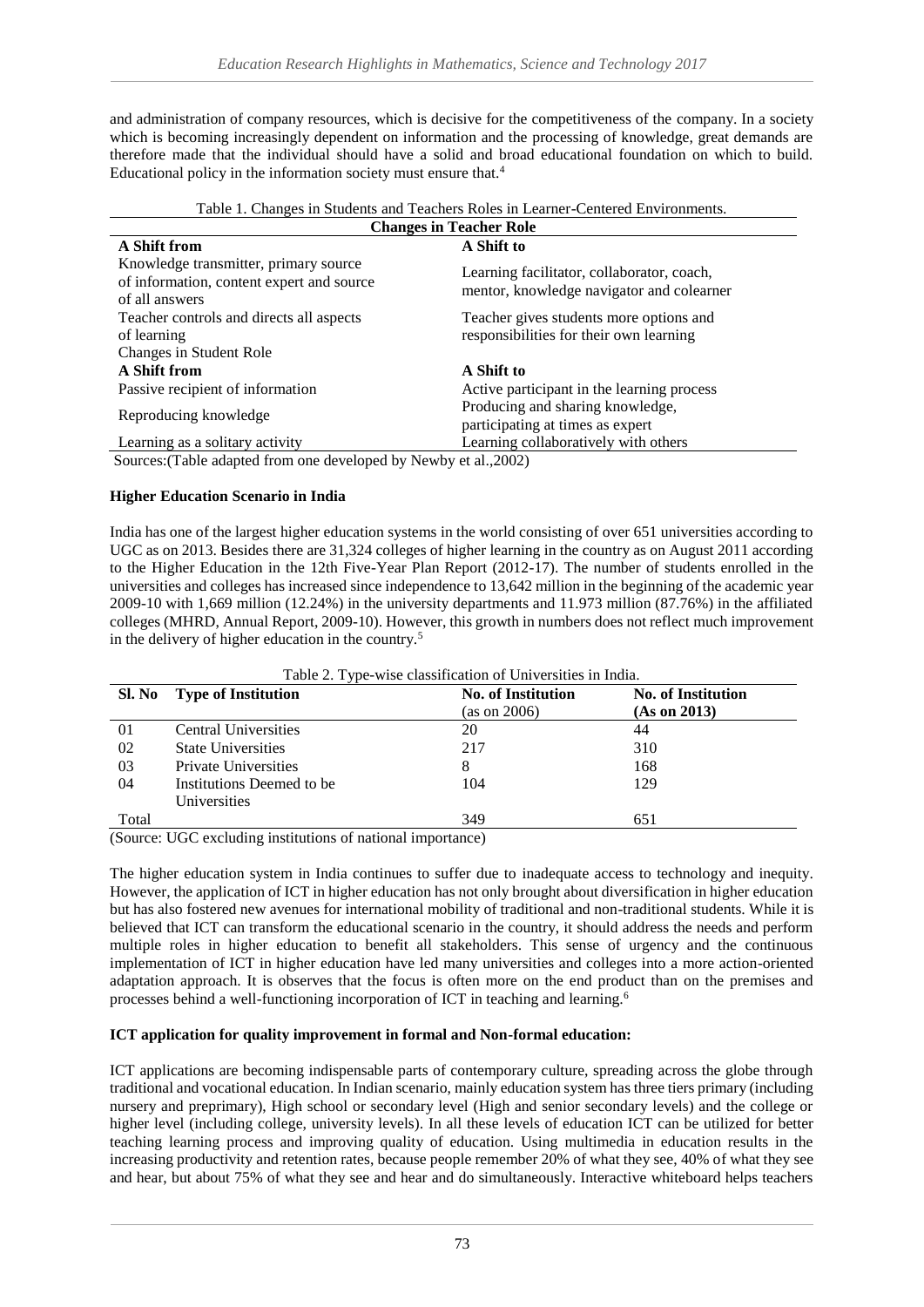to structure their lessons, supports collaborative learning, can help to develop student 's cognitive skills, enables ICT use to be more integrated into classroom. Government of India has announced 2010-2020 as decade of innovation. Reasoning and critical thinking skills are necessary for innovation. Foundation of these skills can be laid only at primary level of education. Students who enter school are very curious, creative, and capable of learning many things. At this level, statement Picture is worth than thousand of words is very much true in case of teaching –learning process. Befriending ICT in the initial stages of education will help young people come to terms with what lies ahead. Students at this level take much interest in cartoons. They understand more through animated pictures. Hence if the same environment is created in schools by using ICT for teaching kids at primary level may bring drastic changes in the education scenario. Nursery students can be taught by showing pictures, animals, fruits etc. With the help of ICT tools students at this level are able to grasp a lot by hearing voices or sounds and animated motion of various animals. Language learning is also taught at this level. To know a new language at this age is easier as compared to other levels. Multimedia projector & computer can be used to teach phonetics and pronunciation. Lessons, poems & lectures by eminent scholars stored in computers or other ICT tools can easily be shown to the students time and again anywhere. Such type of teaching and learning retains for long time in the minds of the children. At high school level subjects like History, Geography, Political science, Physics, Chemistry, Biology, Physical education etc are taught. Lessons in these subjects can easily be taught by showing small movie related with the subject to create interest among the students. Such type of movies and related multimedia material is easily available at academic repositories and from various related sites with the help of Internet. Internet is basic tool which can be utilized by teachers and students to find any information on any topic. This type teaching – learning makes the environment very interactive and is liked by students. Educational and practical CD's available in the market make this task easier to implement.<sup>7</sup> At college level various facilities like computers, Electronic Board, Edusat facility initiated by various state Governments, MM projector and other peripheral devices related with teaching learning process are easily available. Various programs running on Edusat are also very helpful for the students. Soft skill program can help students in getting their placements in reputed Multi National Companies (MNCs). State level quiz and seminar can also be conducted with the help of Edusat infrastructure and can be transmitted throughout all institutes. Edusat can be used for providing training to teachers on the latest subjects and technologies and can save lot of time and money of governments. In Haryana Edusat project is being implemented at school and college level and is being used for transmitting lectures according to syllabi. In Nonformal learning, learners can access information and learning materials from anywhere and at any time. It includes distance education and other open learning systems. There are various functions to be performed with the enrolment of students in any course of distance education in any University or institute. Functions include allotment of unique number (called reference number/roll number), providing books, providing information related with installment of fees and details thereof to name a few. Out of all these activities some of these may be performed well with the help of ICT Tools. In the distance education ICT can be used for better management of records by making a complete database of all the students in various courses. Once the students are enrolled, a unique number is generated called reference number and it is provided to the particular students. Short Message Service (SMS) of Mobile phone may be utilized for this purpose. Mobile phone is one major ICT tool and can be used for the purpose. Other information related the PCP, Exam dates can easily be sent to the students through SMS by Universities/ Institutes concerned. Moreover the enrolled students can be given username and password for using various online services and resources in the form of academic repositories maintained by institutes.<sup>8</sup> All such instructional material may be uploaded at the University portal and CDs of those lectures may be provided to the students instead of printed or hard copy material. Online fees payment system can also be made on the portal of concerned University or Institute. Students will be saved from a lot of hardships they face in depositing fees, attending PCPs, taking exams and many more. Exam results in such cases may be provided online on the same day as same is happening in case of online exams and entrance tests. This would help to sort out the problem of the delay in declaration of results of various exams by various universities. But all this must be the case for the Non-formal education system. Advantages of utilizing such tools include saving of lot of paper work and help the environment making it pollution free. This will also bring transparency in the whole system of functioning. Role of IT in education

## **Access to variety of learning resources**

In the era of technology. IT aids plenty of resources to enhance the teaching skills and learning ability. With the help of IT now it is easy to provide audio visual education. The learning resources are being widens and widen. Now with this vivid and vast technique as part of the IT curriculum, learners are encouraged to regard computers as tools to be used in all aspects of their studies. In particular, they need to make use of the new multimedia technologies to communicate ideas, describe projects, and order information in their work.

## **Immediacy to information**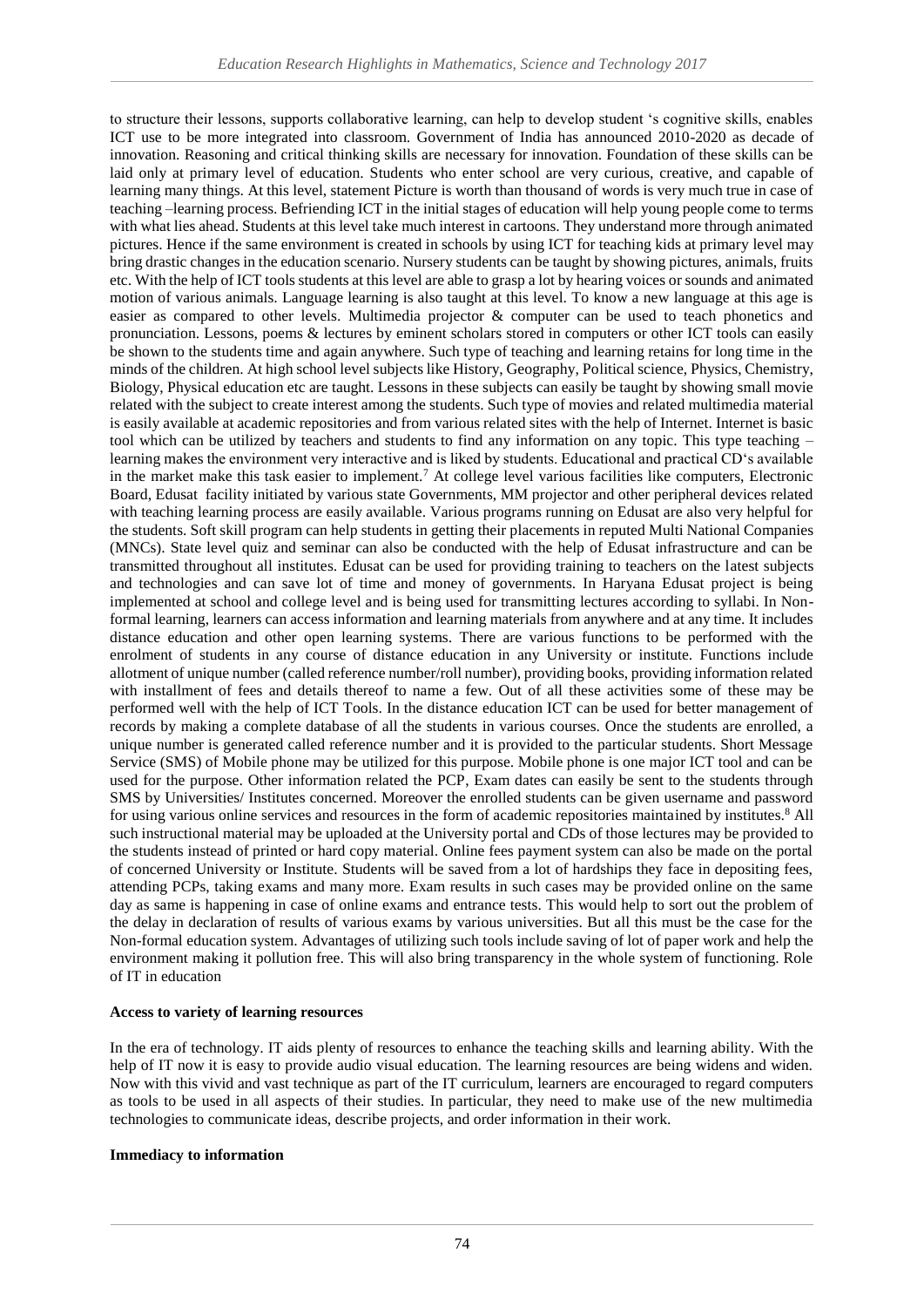IT has provided immediacy to education. Now in the year of computers and web networks the pace of imparting knowledge is very very fast and one can be educated anywhere at any time. New IT has often been introduced into well-established patterns of working and living without radically altering them. For example, the traditional office, with secretaries working at keyboards and notes being written on paper and manually exchanged, has remained remarkably stable, even if personal computers have replaced typewriters.<sup>9</sup>

## **Any time learning**

Now in the year of computers and web networks the pace of imparting knowledge is very very fast and one can be educated. One can study whenever he wills irrespective of whether it is day or night and irrespective of being in India or in US because of the boom in IT.

## **Collaborative learning**

Now IT has made it easy to study as well as teach in groups or in clusters. With online we can be unite together to do the desired task. Efficient postal systems, the telephone (fixed and mobile), and various recording and playback systems based on computer technology all have a part to play in educational broadcasting in the new millennium. The Internet and its Web sites are now familiar to many children in developed countries and among educational elites elsewhere, but it remains of little significance to very many more, who lack the most basic means for subsistence.<sup>10</sup>

## **Multimedia approach to education**

Audio-Visual Education, planning, preparation, and use of devices and materials that involve sight, sound, or both, for educational purposes. Among the devices used are still and motion pictures, filmstrips, television, transparencies, audiotapes, records, teaching machines, computers, and videodiscs. The growth of audio-visual education has reflected developments in both technology and learning theory.

Studies in the psychology of learning suggest that the use of audio-visuals in education has several advantages. All learning is based on perception, the process by which the senses gain information from the environment. The higher processes of memory and concept formation cannot occur without prior perception. People can attend to only a limited amount of information at a time; their selection and perception of information is influenced by past experiences. Researchers have found that, other conditions being equal, more information is taken in if it is received simultaneously in two modalities (vision and hearing, for example) rather than in a single modality. Furthermore, learning is enhanced when material is organized and that organization is evident to the student. <sup>11</sup>

## **Authentic and up to date information**

The information and data which are available on the net is purely correct and up to date. Internet, a collection of computer networks that operate to common standards and enable the computers and the programs they run to communicate directly provides true and correct information.

## **Online library**

Internets support thousands of different kinds of operational and experimental services one of which is online library. We can get plenty of data on this online library.

As part of the IT curriculum, learners are encouraged to regard computers as tools to be used in all aspects of their studies. In particular, they need to make use of the new multimedia technologies to communicate ideas, describe projects, and order information in their work. This requires them to select the medium best suited to conveying their message, to structure information in a hierarchical manner, and to link together information to produce a multidimensional document. <sup>12</sup>

## **CONCLUSION**

Quality in education through ICT and its awareness among stakeholders will have positive impact on the society. ICT can be helpful in quality and standards of education by implementing it in various phases of education. ICT can be employed in formal and Non-formal types of education and would eventually make the learners employable and socially useful part of the society. By employing ICT in teacher training can save a lot of money of the Government. Moreover a lot of qualitative improvement can be seen as resource persons for the training can be